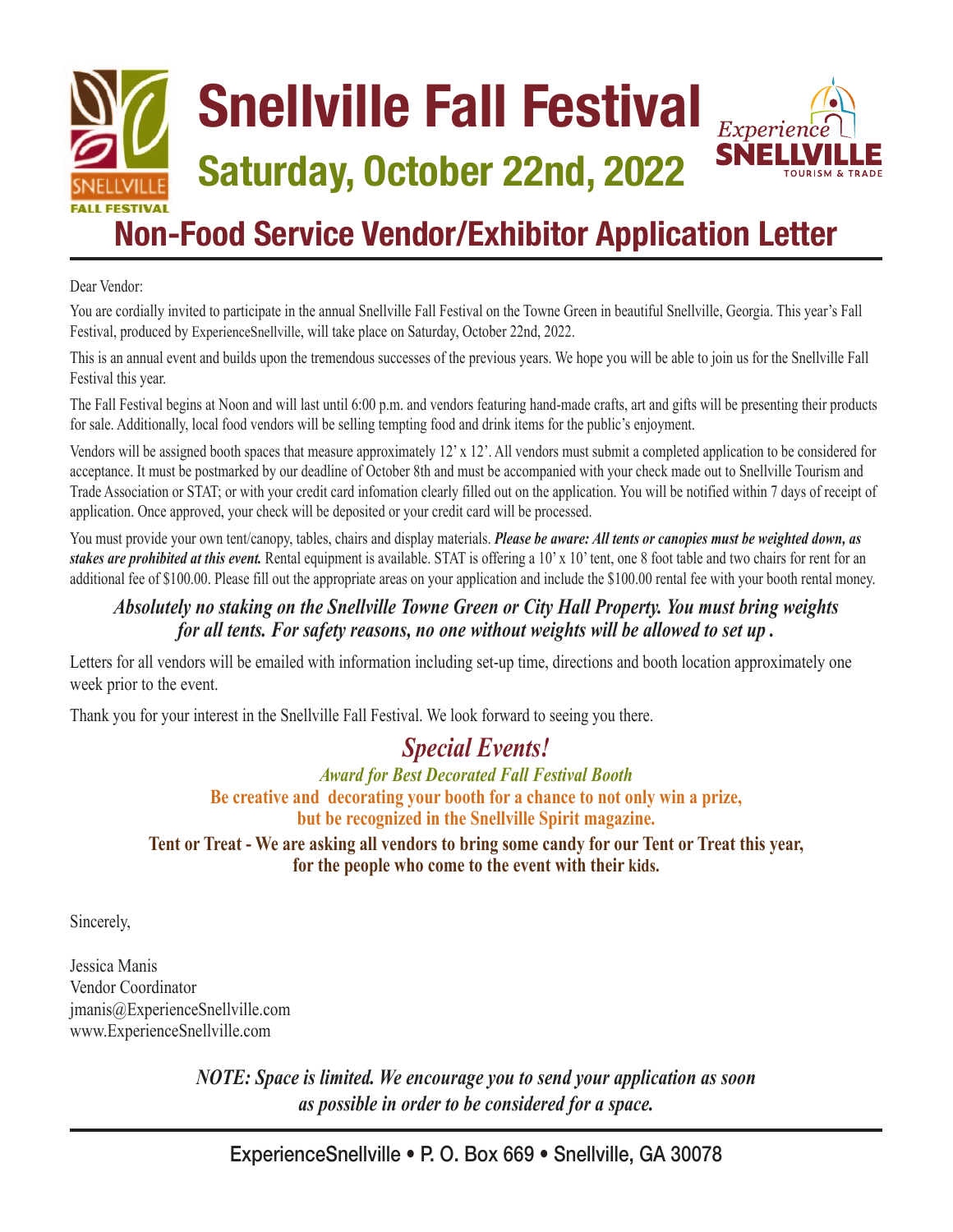



#### **FESTIVAL AREA AND BOOTH SPACE:**

The festival area for vendors will be in front of Snellville City Hall on Oak Road or on the Towne Green in downtown, Snellville, Georgia. You will be notified by the Fall Festival Committee as to your acceptance and the location assigned to you based on order of submission and the needs of the Festival. In your notification, you will be given arrival and set-up instructions as well as a parking pass to the event.

#### **ENTRY REQUIREMENTS:**

- 1. Submit three (3) photos of the crafts you will be selling, with at least one being of your display set-up.
- 2. Enclose a check for the entry fee made out the Snellville Tourism and Trade Association or fill out clearly and completely the credit card section of the application. You will be notified within 7 days of receipt of application. Once approved, your check will be deposited or credit card will be processed.
- 3. Complete and sign the application form which includes a Hold Harmless Agreement. *The form must be signed if you wish to participate in the festival.*

#### *Deadline for application to be submitted is midnight, October 8th, 2022.*

#### **BOOTH SIZE AND FEES:**

Your vendor space will be approximately 12' x 12'. The entry fee is \$75 per event. More than one booth space may be rented. The charge for two booths is \$140.00. *\$25.00 per booth space is non-refundable if event is cancelled.* Electricity per hookup, if desired, will be an additional \$25.00. All vendors must be under a canopy or tent of at least 10' x 10'and securely anchored with weights.

#### *There is absolutely no staking on the Snellville Towne Green or City Hall Property. You must bring weights for all tents. For safety reasons, no one without weights will be allowed to set up .*

#### **TAXES:**

Vendors are responsible for collecting and submitting all required taxes. Gwinnett County currently collects 6% sales tax.

#### **SECURITY AND INSURANCE:**

Snellville Police will be on duty during the event. However, we cannot be responsible or liable for any injury in your booth to any customer or vendor and/or, loss and/or damage to property in your booth for any reason. You will be responsible for any insurance coverage for your personal property and/or injury to any customer/persons in your booth.

#### **DISPLAYS, TABLES AND CHAIRS:**

Vendors must bring their own display materials such as easels, display screens, shelves, etc. All tables and/or chairs must be furnished by the vendor. Rental equipment is available. STAT is offering a  $10' \times 10'$  tent, one 8 foot table and two chairs for rent for an additional fee of \$100.00. Please fill out the appropriate areas on your application and include the \$100.00 rental fee with your booth rental money. All tables must be draped to the ground on all sides. Booths must be kept clean and barrier free at all times and the area must be left clean at the end of the Fall Festival. All trash disposal is the responsibility of the vendor. Vendors are to provide their own trash bags and may dispose of the trash at the end of the event in the large dumpster behind City Hall or by hauling it away. *Trash cans in the event area are for customer use only.* All items not displayed for sale must be kept under your tables and/or out of sight.

#### **SET UP AND BREAKDOWN:**

Set-up begins on Saturday, October 22nd. You will receive specific set-up times and directions with your confirmation. You should have your area ready to greet customers by Noon. Show hours are from Noon until 6:00 p.m. You will receive break-down instructions along with your confirmation. YOU ARE RESPONSIBLE FOR LEAVING YOUR BOOTH AREA CLEAN!!

*There will be a \$100.00 fee to the responsible vendor if the booth area is not left clean.*

*No vehicles will be allowed on the Towne Green after 30 minutes after the event.* 

*SMOKING IS NOT ALLOWED IN THE FALL FESTIVAL AREA!* 

*My signature on my application signifies that I have read and understand the rules and regulations.*